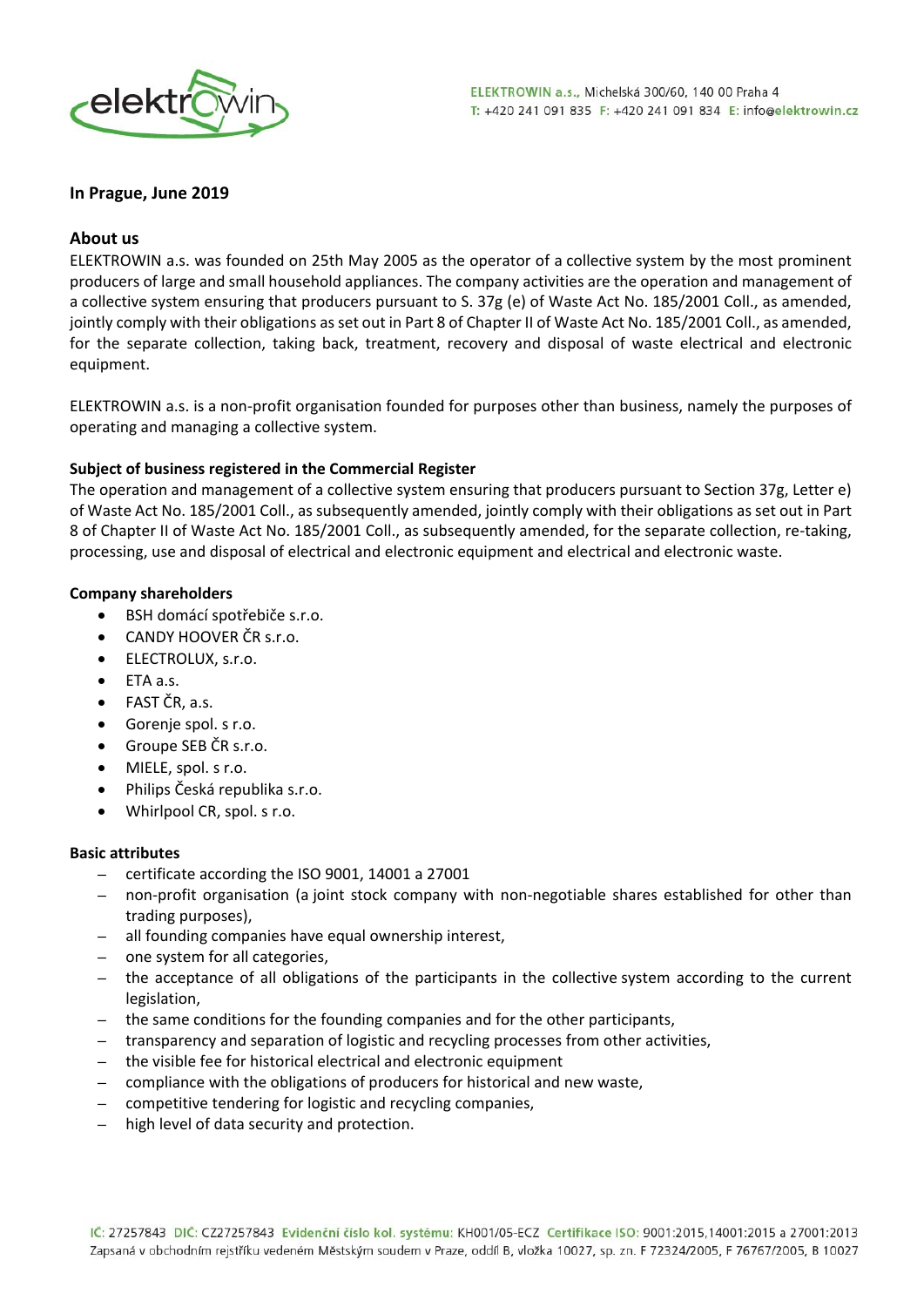

Annual reports are available for download on www.elektrowin.cz/about the company

#### **WEEE categories covered**

ELEKTROWIN a.s. is registered in the List of producers maintained at the Ministry of the Environment of the Czech republic for compliance with the obligations of producers in **all categories** of electrical and electronic equipment, including solar panels.

## **Integrated management system**

Since September 2008, the ELEKTROWIN a.s. has implemented and certificated Integrated Management System that includes the following systems:

- ISO 9001 Quality Management System
- ISO 14001 Environmental Management System
- ISO 27001 Information Security Management System

ELEKTROWIN a.s. commits to the Company's policy to comply with all relevant legal, customer and other relevant regulations, including its own internal guidelines and procedures. An equally important document is the Code of Ethics, which aims to promote desirable standards of employee behaviour at ELEKTROWIN a. s.

The collective system ELEKTROWIN a. s. is based on the principle of equal access to all system participants and transparency. Contracts with producers are the same for shareholders and other affiliates.

Through its activities, ELEKTROWIN helps to save human health, the environment, minerals and also a considerable amount of energy.

ELEKTROWIN a.s. places great emphasis on companies operating technologies for the processing of electrical waste. The purpose of management is always to select the highest available technology with the least impact on human health and the environment.

## **Financing system**

The ELEKTROWIN a.s. financing, is based on the recycling fees paid by producers. The amount is calculated per unit (piece) or kilogram of products placed on the Czech market. Amounts are reported by clients quarterly or monthly via a secure Information System. The system is technically and administratively protected by a multi-level security check mechanism. The processing level and protection exceed considerably common handling in the Czech Republic. The system is fully comparable both on the database and applications level to the data security used in banks and the most important national institutions.

#### **Collection and treatment**

Take-back points and special containers are founded all over the Czech Republic, supplemented by mobile collection services and, for example, collection events organised by volunteer firefighters. ELEKTROWIN is comprised of more than 14 000 collection points. The ELEKTROWIN collective system invariably aims to maintain and expand the network of collection points.

From the important points of fulfilling the obligations of the producer, we would like to point out the fact that ELEKTROWIN a.s. has arranged for take‐back points in all communities and city districts having a population of more than 2,000. ELEKTROWIN is one of the few collective systemsto have such a collection network at its disposal.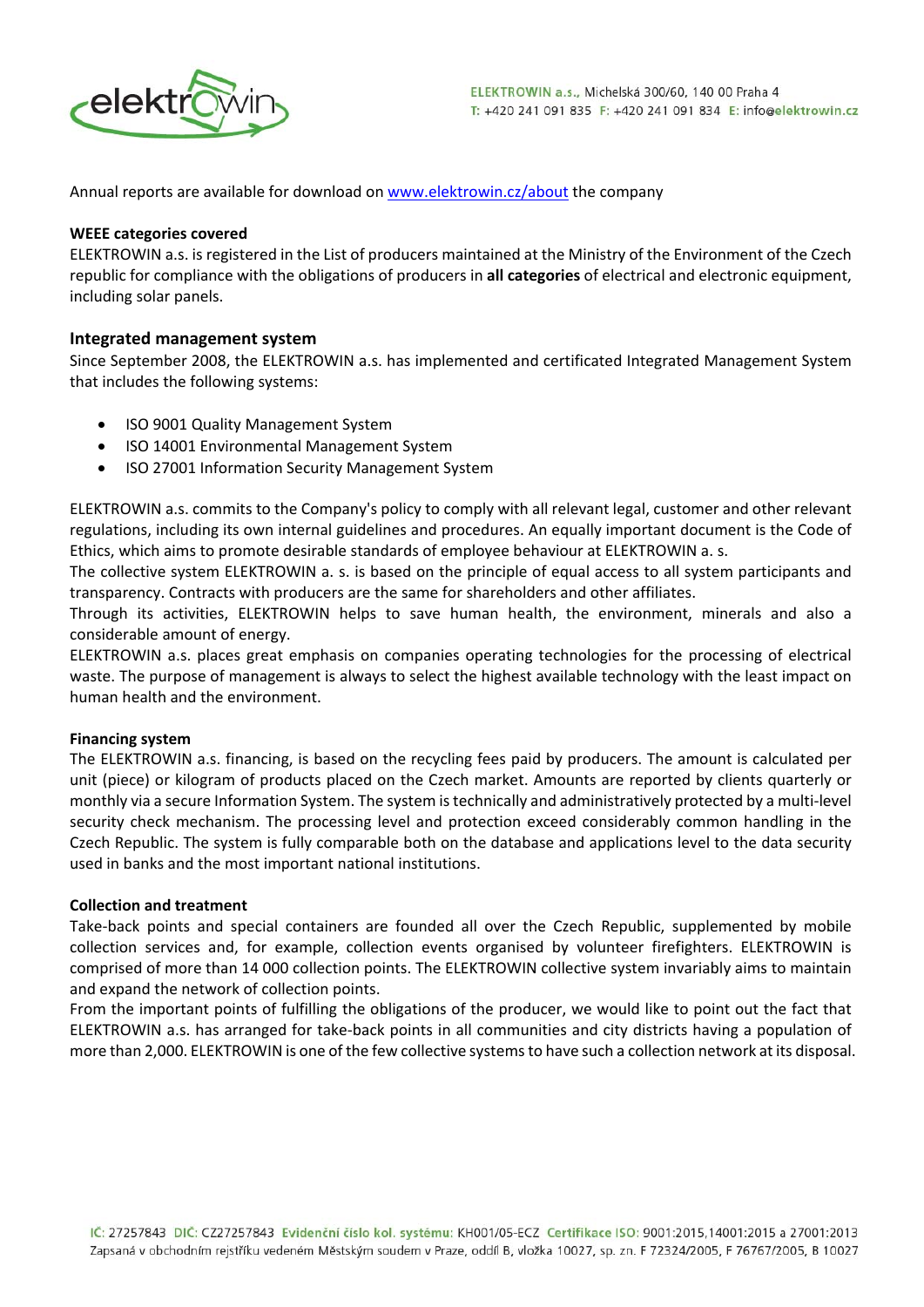

Collection equipment:

- WINTEJNERS, large‐volume containers intended mainly for large appliances and refrigerators;
- MINIWINS, cage containers with a volume of 2  $m<sup>3</sup>$  intended for the collection of small electrical and electronic appliances;
- Stationary containers for small appliances
- A wire programme using replaceable bags with a volume of 0,25  $m<sup>3</sup>$ .

ELEKTROWIN a.s. places great emphasis on companies operating technologies for the processing of electrical waste. The purpose of management is always to select the highest available technology with the least impact on human health and the environment.

In order to ensure the optimisation of material flows with the treatment partners 'plants were established collection areas which ae serviced by several electrical waste transport companies.

Since 2005 ELEKTROWIN has ensured the recycling of 400 000 tons.

ELEKTROWIN ensures the collection of an amount of WEEE that exceeds the 40% quota amount of the European Directive.

### **Awareness**

Each year, ELEKTROWIN organises an awareness campaign regarding the collection of discarded electrical equipment for the general public at a regional and municipal level. We explain to the public in these campaigns that electrical equipment does not belong to communal waste and also what happens to it after it is handed over at the collection point from which it is transported for ecological recycling and further use.

# *Recycle with Firefighters (www.recyklujteshasici.cz)*

The Recycle with Firefighters Project, that got underway in April 2011, is one of the most successful take back projects in the Czech Republic. The firefighters took back for recycling about 20 000 tons of discarded electrical appliances in 8,5 years. Their ranks have since expanded to 1530 participating fire brigades.

## *Recycle Games or Let's Clean Up the World (www.recyklohrani.cz)*

The school recycling programme aims to expand each pupil's knowledge of waste sorting and recycling and allow them to personally participate in the collection of batteries, used small household appliances, cartridges, and toners. The project involved a total of 3 720 schools.

## *Cooperating with the regions*

A closer collaboration with different regions was established (The Czech Republic is administratively divided into 14 regions). Consequently, the regions have been participating more in promotion of awareness and support for take-back. Specific activities for particular regions prepared by ELEKTROWIN gained more support. These include for example interactive roadshows, workshops for municipalities and information stickers on buses.

## *Iron Week*

ELEKTROWIN annually announces the Iron Week in the third week of September. The Iron Week Message calls for citizens to vacate their cellars, soils, chambers, etc., and encourages proper handling of WEEE. During the Iron Week are held events. Great emphasis is placed on PR.